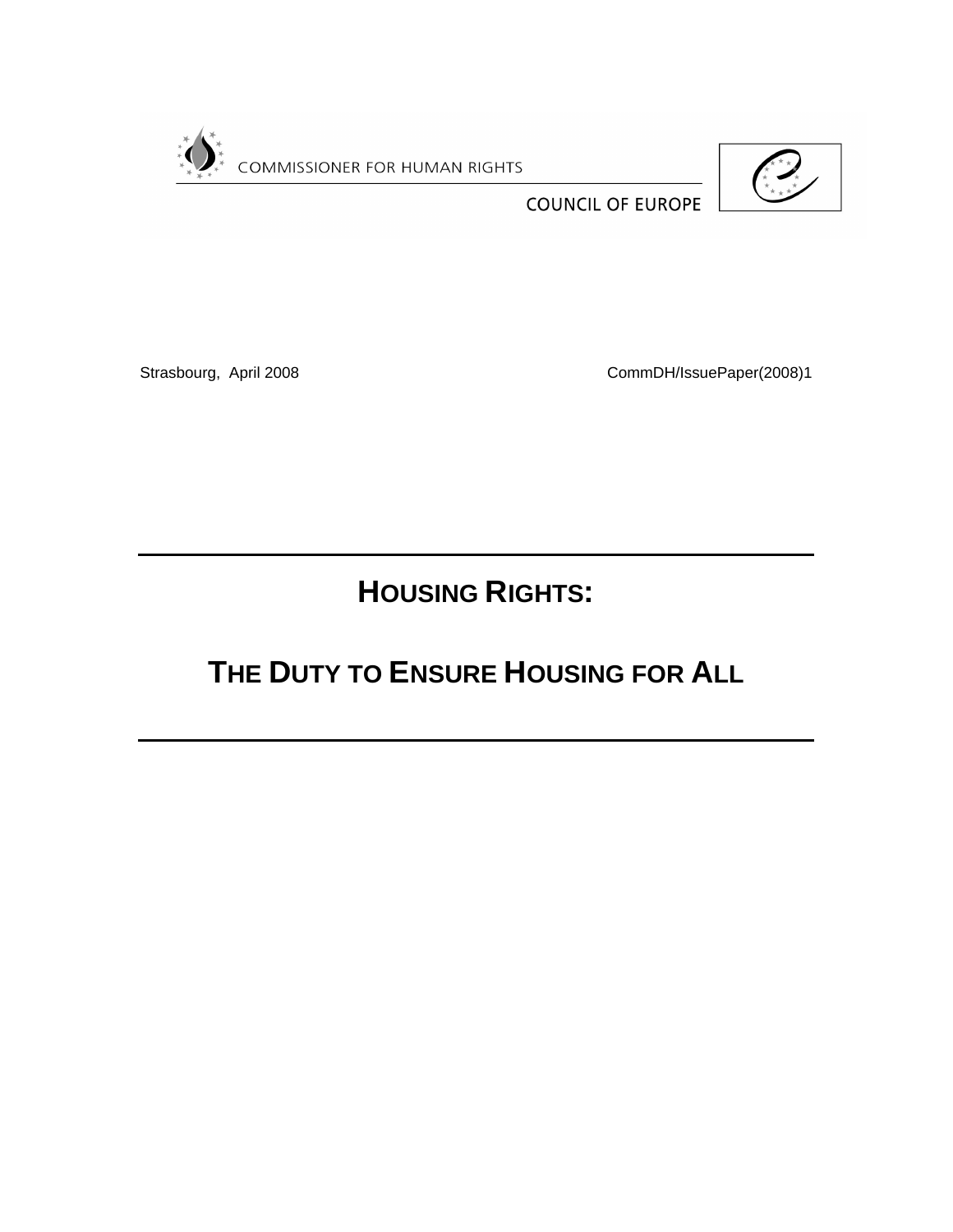# **Contents**

| 1. |               |                                                                                  |
|----|---------------|----------------------------------------------------------------------------------|
| 2. |               |                                                                                  |
|    | 2.1           |                                                                                  |
|    | $2.2^{\circ}$ |                                                                                  |
| 3. |               |                                                                                  |
|    | 3.1           |                                                                                  |
|    | 3.2           | Jurisprudence and decisions of the European Social Charter and European Court of |
|    | 3.3           |                                                                                  |
|    | 3.4           |                                                                                  |
| 4. |               |                                                                                  |
|    | 4.1           |                                                                                  |
|    | 4.2           |                                                                                  |

# **Acknowledgements**

This Issue Paper follows from the expert workshop "Housing rights: positive duties and enforceable rights" which the Commissioner for Human Rights organised in Budapest on 24-25 September 2007. The Commissioner would like to express his gratitude to Dr. Padraic Kenna, external consultant, for his assistance in preparing this paper.

# **Commissioner's Issue Papers**

Issue Papers are commissioned and published by the Commissioner for Human Rights for the purpose of contributing to debate or further reflection on a current and important human rights matter. All opinions in these expert papers do not necessarily reflect the position of the Commissioner. The Issue Papers are available on the Commissioner's web-site: [www.commissioner.coe.int](http://www.commissioner.coe.int/).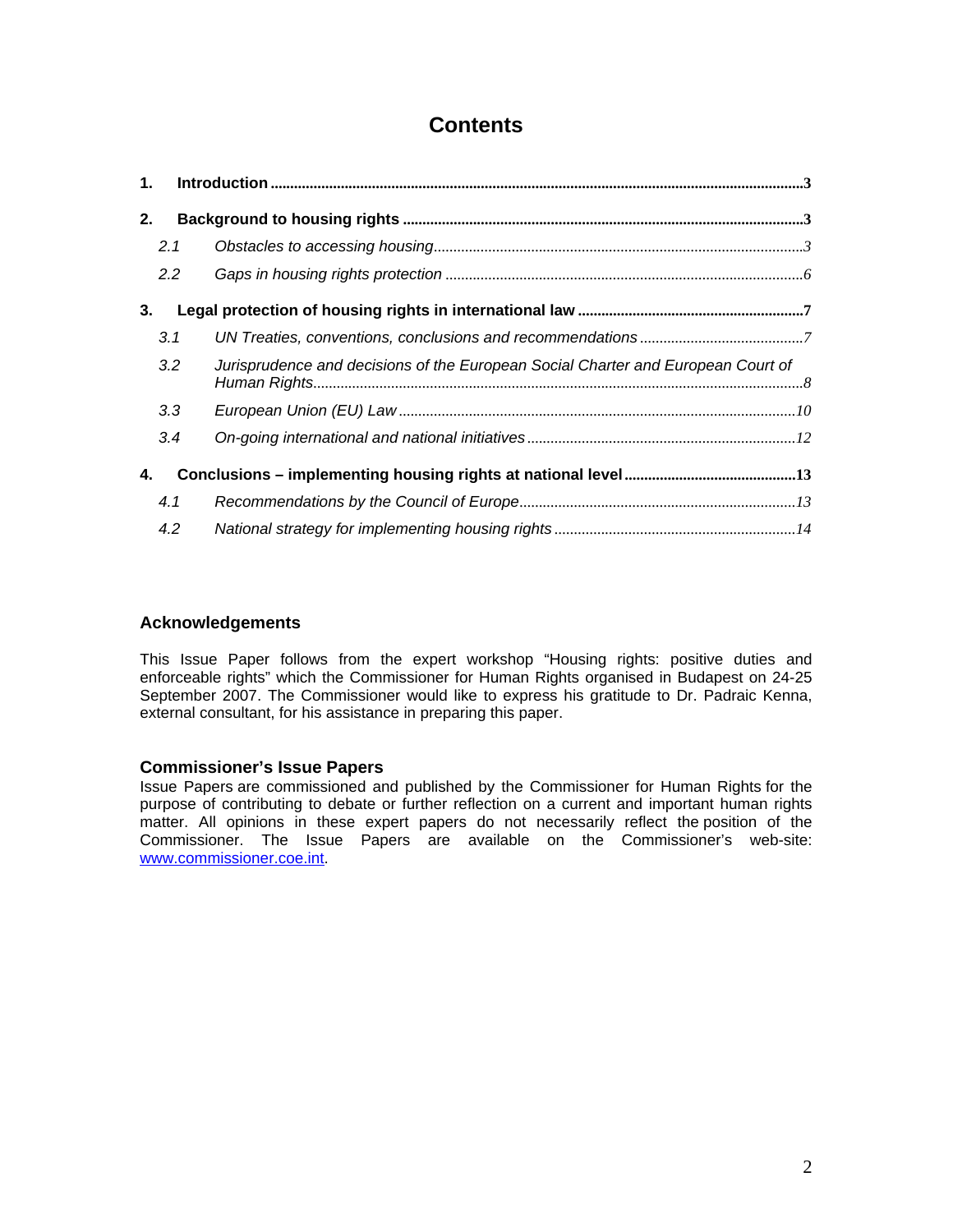## <span id="page-2-0"></span>**1. Introduction**

Across Europe, many people are experiencing great housing need. Significant numbers of people cannot access housing in the market, either to rent or buy. Some have nowhere to live or are afraid to live in their homes. Increasing numbers of people sleep in doorways, squats, abandoned buildings and other places unfit for human habitation. On another level, housing has become a marketable and valuable asset, as well as a home. At the same time, the provision of social and State housing has diminished. In this context, housing rights are gaining a growing relevance. These rights can inspire and develop meaningful and effective responses, and promote equality and non-discrimination in housing systems.

This paper examines the housing crisis facing groups of people in Europe. It outlines the housing rights which have been accepted by countries within the Council of Europe (CoE), arising from United Nations (UN), CoE and European Union (EU) instruments. Obstacles to the effective enjoyment of housing rights are considered. But the paper draws attention to significant initiatives, including legislation in Scotland and France, CoE and EU endorsements of rights, and projects where people define and assert their housing rights. Finally, a set of recommendations for the promotion of housing rights, as a key element of the enjoyment of all other human rights, is offered. The challenge is to make housing rights, which often originate in international law, meaningful and useful to those in housing need at local level.

### <span id="page-2-1"></span>**2. Background to housing rights**

#### <span id="page-2-2"></span>*2.1 Obstacles to accessing housing*

Growing numbers of people across Europe are experiencing a housing crisis. Those denied access to the housing market face poor prospects. Some groups of people are particularly affected and often permanently excluded. These include Roma/Travellers, victims of domestic violence, many people with disabilities, refugees, many migrants, tenants without security, some national minorities and other discriminated groups, as well as people on the lowest parts of the labour market.

Financial markets and corporations are forcing States to act in new ways. Across Europe, States have retreated from direct provision of housing.<sup>1</sup> They have moved from being large-scale housing providers to a new "enabling" role, supporting housing markets. This has coincided with the continued expansion of owner-occupation as a visible sign of economic and social success, both for the traditional household and for society as a whole. States are increasingly driven to using public finances to bridge the "affordability gap" for households unable to access the market due to low incomes, thus "enabling" people to buy homes at historically high costs. They are required to spend to sustain the housing market, which is constantly in a state of disequilibrium requiring State support.

Of course, in this market access to housing finance corresponds with access to housing, even if repayments form a large part of disposable income. As increasing numbers of people are forced to rely on this market, high interest 'sub-prime' lending, targeting those with poor credit ratings in low paid or insecure employment, is common. Repossessions for non-payment can easily result in homelessness and those minorities who are most vulnerable and excluded face the greatest risks. Sub-prime lending targets those who in previous times would have received State housing.

<sup>&</sup>lt;sup>1</sup> MacLennan, Stephens & Kemp. (1997) *Housing Policy in the Member States.* European Parliament Social Affairs Series W-14.PE 166.328.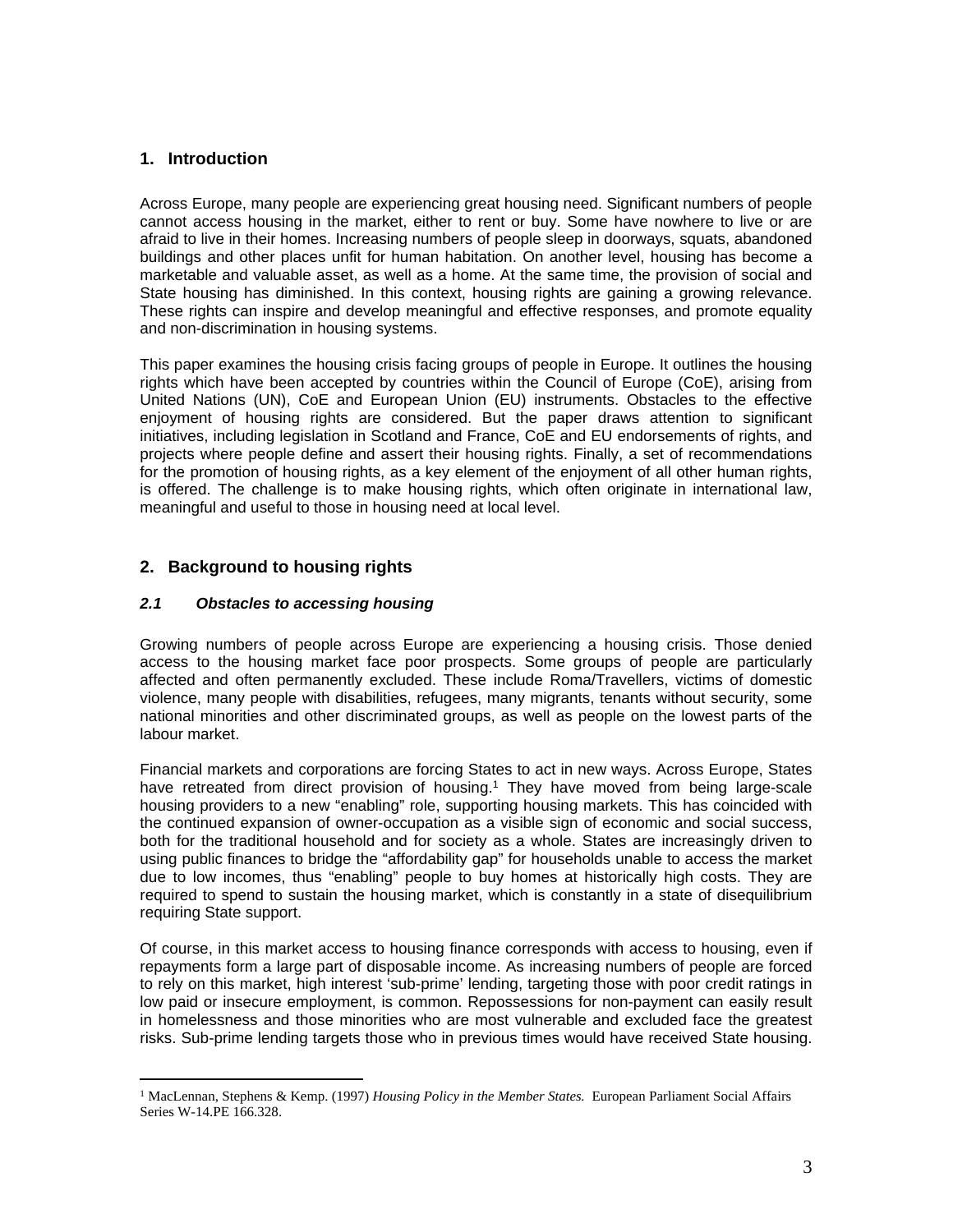It also raises questions in relation to improvident lending and respect for housing rights by European lending corporations.

One consequence of this shift to ownership has been the concept of social mix, with restrictions in certain areas of social housing. While policy obstacles to the ghettoisation of poor people are desirable, concepts of social mix, combatting undue segregation between different social groups and social diversity can be unclear and actually lead to poor people being denied social housing because they live in the wrong area.

FEANTSA, the federation of European homeless organisations, describes the growing risks of homelessness in contemporary Europe. "*For very poor people the terrible pressure of the housing*  market increasingly leads to social exclusion and, in some cases, to a situation of social *emergency, where people find themselves without resources, reduced to sleeping in the street."*<sup>2</sup>

Migrants face overcrowding, poor facilities and hygiene, while undocumented foreign migrants often live in undesirable areas that can be detrimental to their health and well-being.<sup>3</sup> Irregular migrants and undocumented migrants are often forced to live as nomads due to the uncertainty of their income and the illegality of their presence.<sup>4</sup> There are estimates of 4.5 million irregular migrants in the EU area and between 10 and 12 million in Russia, with one million migrants moving from less developed countries to Europe each year.<sup>5</sup>

Persistent difficulties are faced by Roma, Travellers, migrants, refugees and asylum seekers securing adequate basic housing. For example, one study in rural Spain found that Roma were concentrated in shanty towns with 30 per cent of households living in sub-standard housing, exacerbated by poor facilities, overcrowding and poor local environments. Exclusion of Roma from housing neighbourhoods and new developments of social housing is widely recounted across Europe. In Slovenia, around 300 inhabitants of a village in the Dolenjska region, gathered at a protest meeting to demand that the municipality permanently remove a Roma family (around 30 persons, among them some 14 children aged between three months and 15 years) from the settlement within a week. Endangered by serious threats, the Roma fled to a nearby forest the same night, and stayed there for several days. As a consequence, the Roma family abandoned their land. The Commissioner carried out a special visit to Slovenia in November 2006 in order to facilitate finding a solution to the situation which has subsequently been resolved.<sup>6</sup> The separate district of Luník IX in Košice, Slovakia, is almost 100 per cent inhabited by socially excluded Roma and comprises 666 flats that should officially be inhabited by 4,000 tenants, but is inhabited by some 7,000 and 8,000. There is an unemployment rate of nearly 100 per cent.<sup>7</sup>

Regular evictions, inhuman living conditions and non-recognition of their needs can result in persecution for Roma and other minorities, as shown in the Moldovan case at the European Court of Human Rights*. "Following this incident, having been hounded from their village and homes, the applicants had to live, and some of them still live, in crowded and improper conditions* 

<sup>&</sup>lt;sup>2</sup> FEANTSA Press Release 2.9.2005. See website: [www.feantsa.org](http://www.feantsa.org). FEANTSA has created a holistic definition of homelessness, - the ETHOS definition, containing four domains of rooflessness, houselessness, insecure and inadequate housing.

<sup>3</sup> Medecins du Monde European Observatory on Access to Health Care. (2007) *European Survey on migrants' access to health care.* p. 19.

<sup>&</sup>lt;sup>4</sup> This term has been recognised by the UN and others to denote people who have some irregularity in their status whether through their fault or the fault or negligence of the authorities in not regularising their status. See Cholewinski,

R. (2005) *Irregular migrants: access to minimum social rights*. Strasbourg: Council of Europe Publishing. p. 9. 5 See Commissioner for Human Rights, *The Human Rights of Irregular Migrants in Europe* .CommDH/Issue Paper (2007) 1; *International Migration 2006*. UN Population Division, New York.

<sup>6</sup> See Statement by Thomas Hammarberg, Commissioner for Human Rights, at press conference in Ljubljana, Slovenia, on 16 November 2006 (CommDH/Speech (2006) 24); and EU Fundamental Rights Agency, *Report on Racism and Xenophobia 2007*, p. 79.

<sup>7</sup> *Ibid*. p. 89.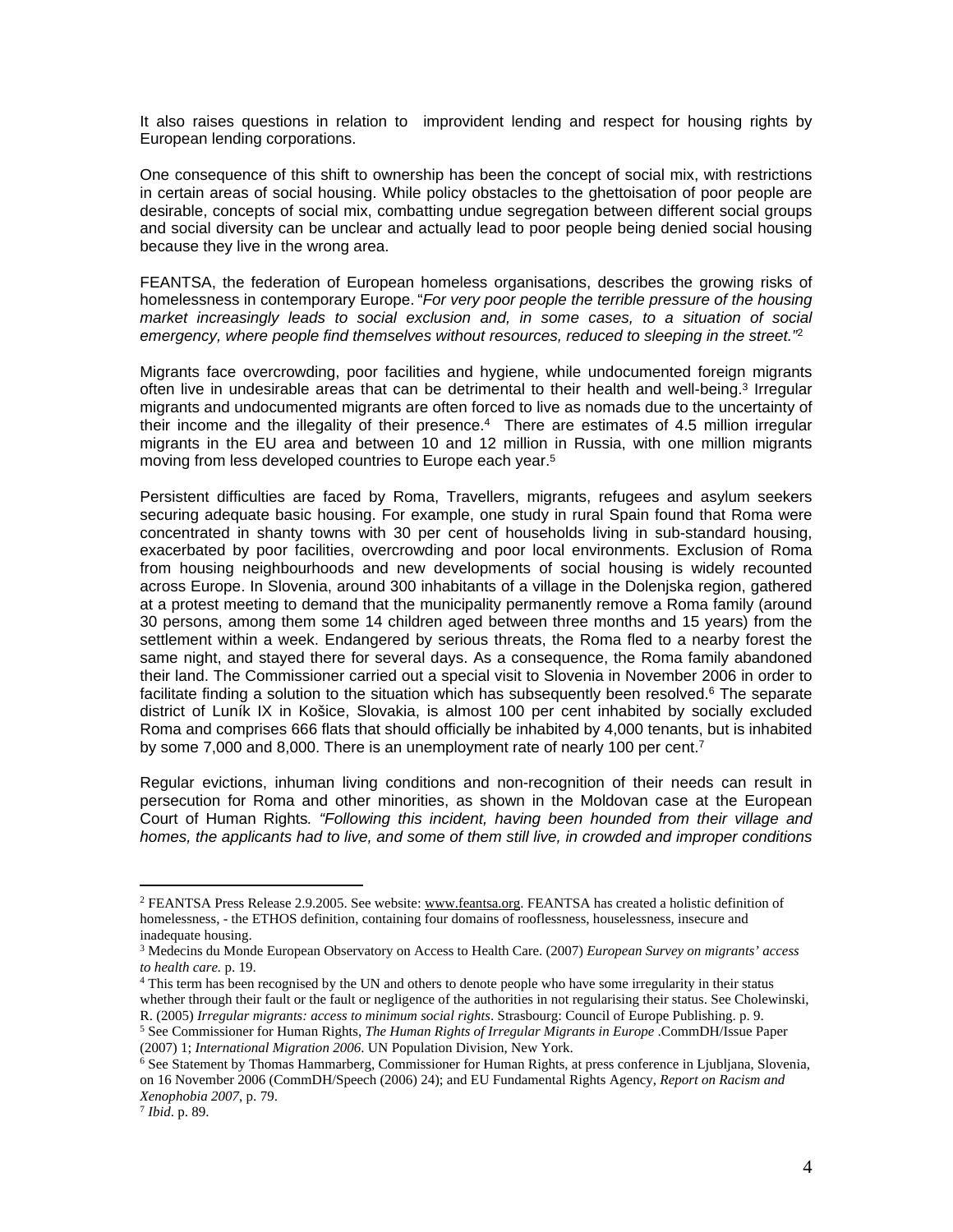*– cellars, hen-houses, stables, etc. - and frequently changed address, moving in with friends or family in extremely overcrowded conditions".<sup>8</sup>*

One study in 2005 showed that some 75 per cent of Moroccan migrants in one European country area had no hot water, 57 per cent suffered extensive dampness, 49 per cent had no toilet, 45 per cent had no kitchen and 40 per cent had no running water.<sup>9</sup> In 2005 also, three separate fires in overcrowded sub-standard buildings in Paris, killed a total of 48 people and injured many more. The residents who died were all either immigrants from Africa or French citizens of African origin. 10

Domestic violence causes blatant violations of housing rights.<sup>11</sup> Across Europe many women and children leave their homes in fear of violence, seeking temporary and later permanent re-housing, often in a different area or region. Domestic violence violates the inherent right to security, peace and dignity within the home and, thereby, the prohibition against involuntary eviction.

People with disabilities are largely excluded from the housing market and, despite programmes in many States, adequate and accessible housing is not available. Significant numbers remain within institutions where their personal and social development is impeded.<sup>12</sup>

Discrimination in access to housing is poorly recorded across Europe. Reports show that the small number of complaints contrasts with the evidence from research and surveys, which describe widespread experiences of discrimination in the housing field, suggesting that a large share of discrimination cases remains unreported.<sup>13</sup> This situation is true for gay men and lesbians, who often face homelessness, as well as discrimination in access to housing and inheritance.<sup>14</sup>

There is a continuing problem of homelessness, especially hidden homelessness, such as overcrowded, substandard and insecure housing. Increasing numbers of people sleep in doorways, squats, abandoned buildings and other places unfit for human living. Nowadays, it is frequently women, families with children, migrants and young people who find themselves homeless, or in a situation of social and housing emergency. The trigger of their plight is usually housing affordability, leading to a spiral of exclusion, affecting health, employment options, and education of children. Quite simply, there is no housing available for the limited financial resources that poor and vulnerable groups have at their disposal.

There are many hidden tragedies of older people who cannot afford to stay in their old but privatized former State owned flats due to increased rents and tax charges. Equally, the despair of those sitting tenants of former publicly owned or managed housing, estimated at seven million people in central and eastern European countries, where the State has abandoned their protection from insecurity of tenure, arbitrary eviction or massive rent increases.<sup>15</sup>

<sup>14</sup> See Stonewall Housing Association at:

<sup>8</sup> *Moldovan and Others v. Romania* Judgement 12 July 2005 (Applications 41138/98 and 64320/01).

<sup>9</sup> Harrison, M., Law, I. & Phillips, D. (2005) *Migrants, Minorities and Housing. Exclusion, Discrimination and Anti-Discrimination in 15 Member States of the European Union*. European Monitoring Centre for Racism and Xenophobia. p. 62.

<sup>10</sup> *Ibid*. p. 13.

<sup>11</sup> See Paglione, G. "Domestic Violence and Housing Rights: A Reinterpretation of the Right to Housing", *HRQ* 28, 1 (2006) 120-147.

<sup>12</sup> See International Disability Rights Monitor 2007. *Regional Report of Europe*.

<sup>13</sup> EU Fundamental Rights Agency. *Report on Racism and Xenophobia 2007*. p. 11.

http://www.stonewall.org.uk/information\_bank/housing\_\_homelessness/1293.asp

<sup>15</sup> See Paper on *Sitting Tenants in Central and Eastern Europe*, presented by Jure Debevec at Council of

Europe, Expert Workshop: Housing rights: positive duties and enforceable rights. Budapest, September 2007.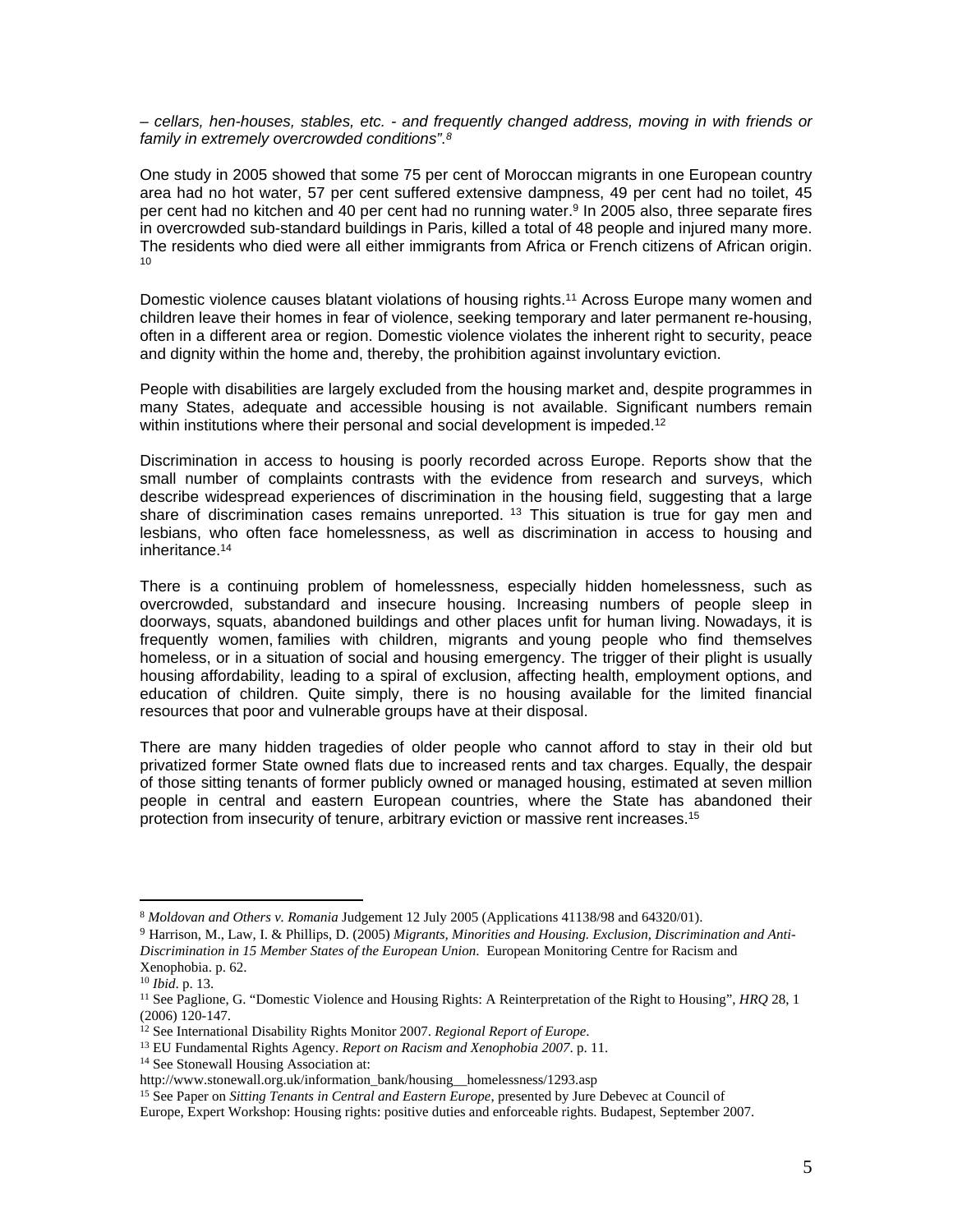#### <span id="page-5-0"></span>*2.2 Gaps in housing rights protection*

Housing rights derive from international law instruments, based on agreements between States to guarantee these rights to their citizens and others. Indeed, all European States have accepted UN housing rights obligations and most have adopted the European Social Charter in its original or revised version. These do not always grant individual enforceable rights unless incorporated into national law.<sup>16</sup> Yet, they provide both inspiration and the international development of clearly defined legal standards and norms for these rights. However, their legal effectiveness, definition and precision at national level often remain problematic. Nor do these rights always address the housing system in a fully explicit manner, since legal systems and housing systems have different, frameworks, perspectives and terms.

While supporting housing rights at international level, many States fail to address these rights obligations within national legislation, administration systems, monitoring and policies. Some have difficulties in defining and enforcing a minimum standard of housing rights protection, or in securing the resources for effective State action. Indeed, where they exist, many programmatic approaches preclude any remedies for violations, while some rights approaches ignore the role of housing markets. Growing 'soft law' and 'regulatory' measures fail to engage with the existence of enforceable rights to housing.

Information on housing rights for the general population is poor. Language and cultural issues can prevent awareness of these rights. Low self-esteem, lack of information and knowledge, economic resources and social skills, psychological and socio-cultural issues and limited social contacts (including with NGOs), must be addressed in developing access to housing rights. Within the unequal distribution of resources within States, access to rights for those without resources is of crucial importance. Of course, the fear of retribution can deter many people in vulnerable or powerless positions from exercising their rights. The irregular status of many homeless people can deter them asserting their housing rights.

The violation of the right to adequate housing may have different meanings for women and men. This has been one of the themes taken up the UN Special Rapporteur on Adequate Housing, Mr. Miloon Kothari. Women usually bear the primary responsibility for sustaining and maintaining homes, and it is vital that this critical role is recognized and their rights advanced. Any understanding of women and adequate housing must take into account the context and housing and living conditions of the community and the family in which they live. The impact of inadequate living conditions and homelessness on children therefore becomes equally important for their mothers. The lives of the women are intrinsically linked to those of their families and their children. Homelessness for women carries great dangers. Accordingly, national Governments and the international community need to ensure that women are accorded substantive rather than illusory housing rights. Equal access to credit and finance, equal rights in respect of inheritance of land and property and the elimination of gender-biased customs and traditions that deny women their rights to their natal and marital homes are critical issues. Moreover, laws and policies must be articulated and implemented in ways that recognize the specific constraints and vulnerabilities of women in relation to the right to adequate housing. The attainment of legal security of tenure is of critical importance to women.<sup>17</sup>

Support for victims of housing rights violations in defining and asserting their rights at a personal and group level is critical. Access to decent housing is a precondition for the exercise of other fundamental rights and for full participation in society.

<sup>&</sup>lt;sup>16</sup> Monist national legal systems ensure that States incorporate international treaties into national law automatically, while dualist legal systems require specific legislation to give effect to these.

<sup>17</sup> UN Doc. E/CN.4/2003/55. *Economic, Social and Cultural Rights, Women and adequate housing.* Miloon Kothari. p. 8.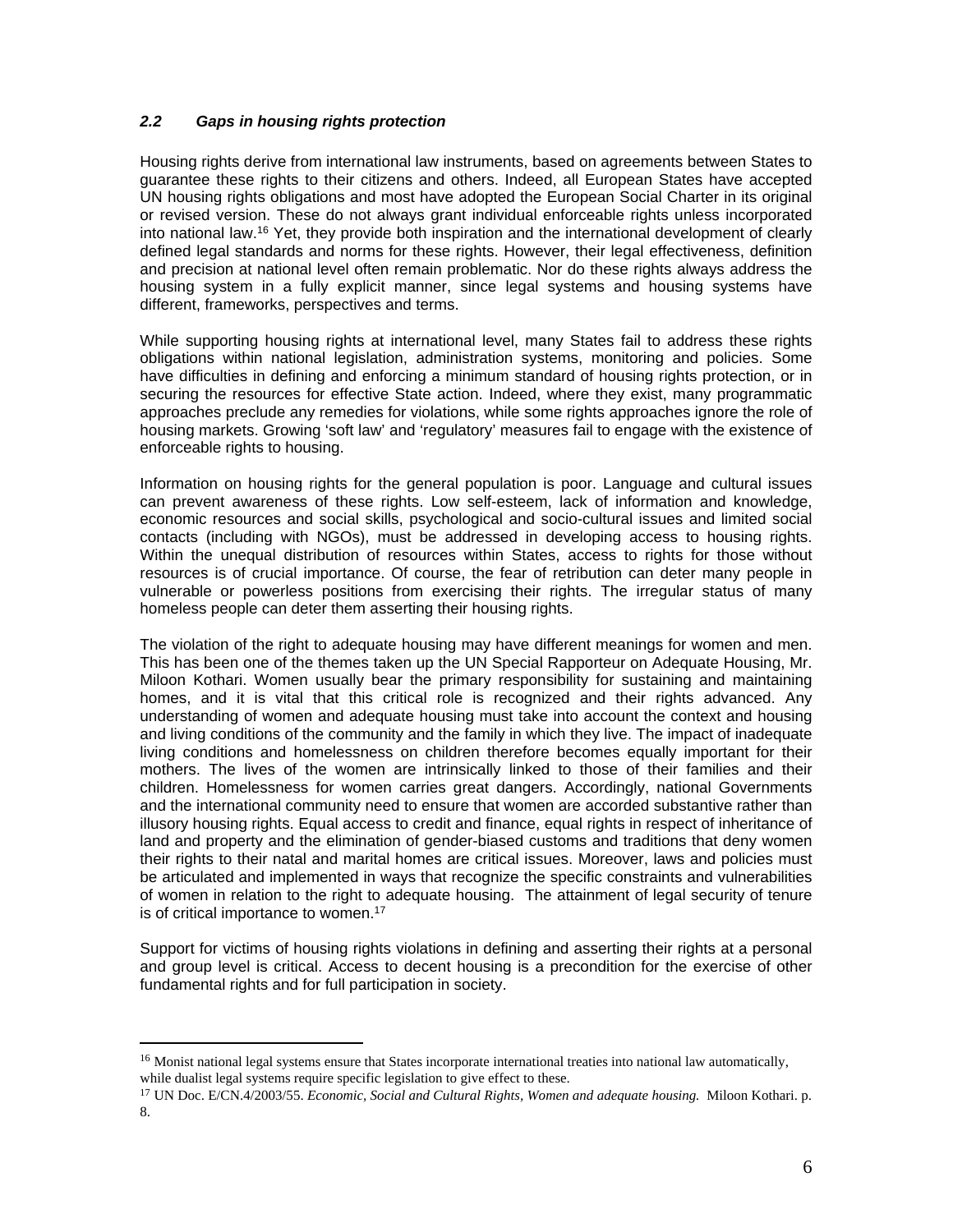# <span id="page-6-0"></span>**3. Legal protection of housing rights in international law**

#### <span id="page-6-1"></span>*3.1 UN Treaties, conventions, conclusions and recommendations*

Housing rights are now viewed as an integral part of economic, social, and cultural rights within the international human rights instruments, on a similar footing to civil and political rights. The UN Committee on Economic, Social and Cultural Rights and the European Committee on Social Rights (CSR) have clarified the contents, standards and obligations within housing rights. These include the concepts of minimum core obligations and progressive realisation of rights according to available resources in the context of the right to an adequate standard of living. Any retrogression in housing rights would constitute a human rights violation.<sup>18</sup>

- *The Universal Declaration of Human Rights* (1948) states: "*Everyone has the right to a standard of living adequate for the health and well-being of himself and of his family, including food, clothing, housing and medical care and necessary social services, and the right to security in the event of unemployment, sickness, disability, widowhood, old age or other lack of livelihood in circumstances beyond his control".*
- *The International Convention on the Elimination of All Forms of Racial Discrimination* (1965 – Article 5) obliges States "*to prohibit and eliminate racial discrimination in all of its forms and to guarantee the right of everyone, without distinction as to race, colour , or national or ethnic origin, to equality before the law, notably in the enjoyment of …* (e) … (iii) *the right to housing*".
- The *International Covenant on Economic, Social and Cultural Rights* (1966) states: "*The States Parties to the present Covenant recognize the right of everyone to an adequate standard of living for himself and his family, including adequate food, clothing and housing, and to the continuous improvement of living conditions. The States Parties will take appropriate steps to ensure the realization of this right, recognizing to this effect the essential importance of international co-operation based on free consent."* Article 2(1) of this Covenant states: *"Each State Party to the present Covenant undertakes to take steps… to the maximum of its available resources, with a view to achieving progressively the full realisation of the rights recognised in the present covenant".*
- *General Comment No. 4. on the Right to Adequate Housing* sets out the minimum core guarantees which, under public international law, are legally vested in all persons. These are legal security of tenure, availability of services, materials and infrastructure, affordable housing, habitable housing, accessible housing, housing in a suitable location, housing constructed and sited in a way which as culturally adequate. *General Comment No. 7* on *The Rights to Adequate Housing – forced eviction* seeks to prohibit forced evictions which result in individuals being rendered homeless or vulnerable to the violation of other human rights. Other UN *General Comments* refer to housing rights in the context of people with disabilities, older people, health rights and other areas.<sup>19</sup>
- The UN *Convention on the Elimination of All Forms of Discrimination Against Women* (CEDAW) promotes women's rights to enjoy adequate living conditions, particularly in relation to housing, sanitation, electricity and water supply, transport and communications.

<sup>18</sup> See UNCESCR Conclusions and Reports at website: [http://www.unhchr.ch/html/menu2/6/cescr.htm;](http://www.unhchr.ch/html/menu2/6/cescr.htm) ICESCR Covenant Art 2. See also Alston, P. & Quinn, G. 'The Nature and Scope of States Parties Obligations under ICESCR,' 9 *HRQ* 156-229 (1987).

<sup>19</sup> See for instance, *General Comment No. 5*, on persons with disabilities - UN Doc. E/1995/22; *General Comment No. 6*, on the economic, social and cultural rights of older people - UN Doc. E/1996/22; *General Comment No. 14,* on the right to the highest attainable standard of health - UN Doc. E/C.12/2000/4.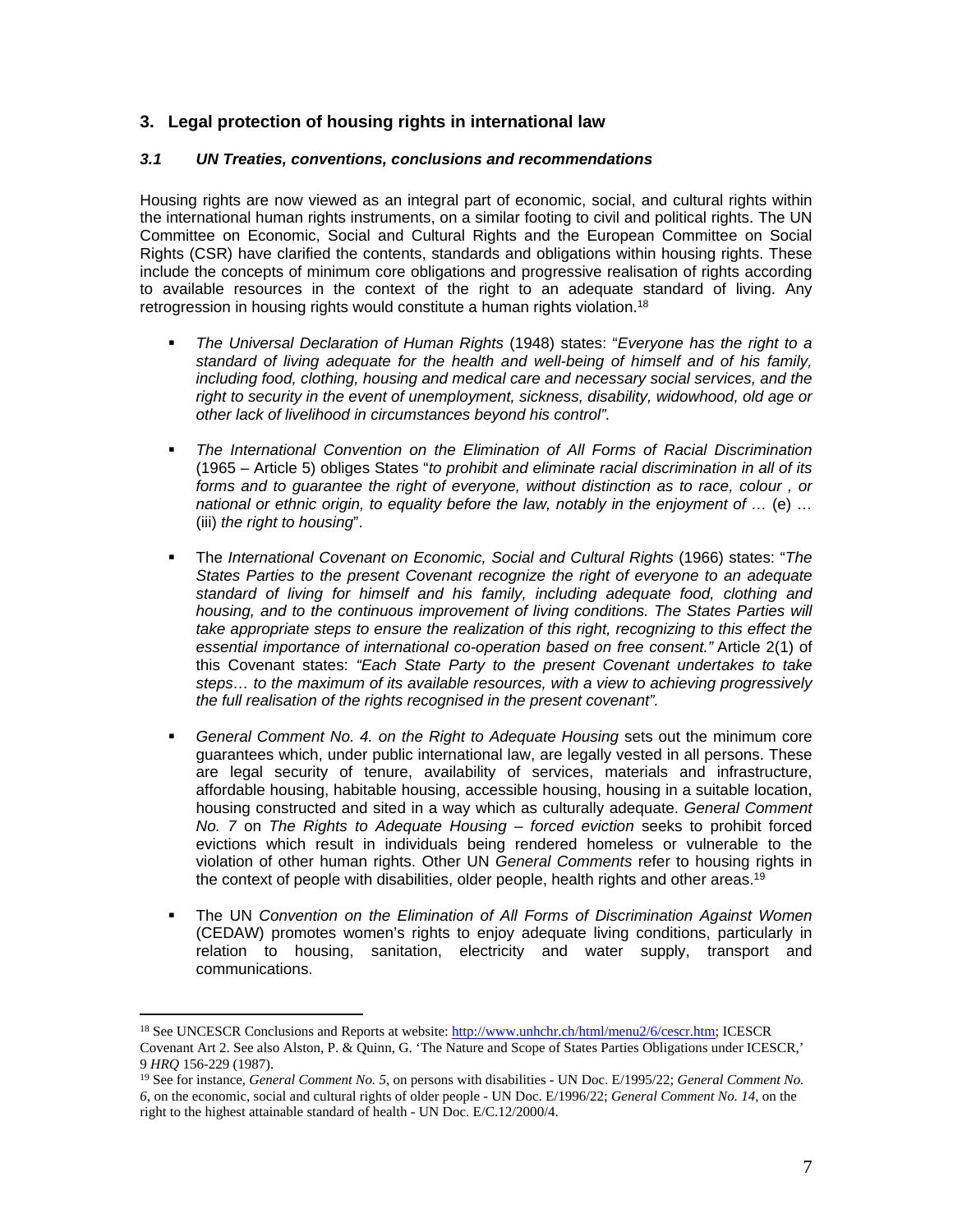- Further relevant UN instruments include the *International Convention on the Protection of the Rights of All Migrant Workers and Members of Their Families, Convention on the Rights of the Child,* the *UN Global Strategy for Shelter to the Year 2000*<sup>20</sup> and the *UN Convention Relating to the Status of Refugees* (1951) and its Protocol. Many other international instruments setting out rights to housing have been ratified by countries around the world.<sup>21</sup>
- The *Limburg Principles* (1986) and the *Maastricht Guidelines* (1997) have defined further the requirements of effective implementation of socio-economic rights, such as housing rights, and the nature and appropriate remedies for violations.<sup>22</sup> The *Limburg Principles* emphasize that the obligation under the *International Covenant on Economic, Social and Cultural Rights* "to achieve progressively the full realization of the rights" requires States Parties to move as expeditiously as possible towards the realization of these rights. Article 11 of the *Maastricht Guidelines* states that a violation of economic, social and cultural rights occurs when a State pursues, by action or omission, a policy or practice which deliberately contravenes or ignores obligations of the Covenant, or fails to achieve the required standard of conduct or result. Furthermore, any discrimination on grounds of race, colour, sex, language, religion, political or other opinion, national or social origin, property, birth or other status with the purpose or effect of nullifying or impairing the equal enjoyment or exercise of economic, social and cultural rights constitutes a violation of the Covenant. Violations of these rights can occur through the direct action of States, or other entities insufficiently regulated by States, or through the omission or failure of States to take necessary measures stemming from legal obligations. Any person or group who is a victim of a violation of an economic, social or cultural right should have access to effective judicial or other appropriate remedies at both national and international levels, as well as adequate reparation
- The World Conference on Human Rights in 1993 adopted the *Vienna Declaration* accepting the principle, by States across the world, that both socio-economic rights (which include housing rights) and civil and political rights are "*universal, indivisible, interdependent and interrelated*".<sup>23</sup> This means that socio-economic rights should enjoy the same protection by States as that accorded to civil and political rights, such as the right to vote or own property.

#### <span id="page-7-0"></span>*3.2 Jurisprudence and decisions of the European Social Charter and European Court of Human Rights*

At Council of Europe level the *European Social Charter* and *Revised Charter* (RESC), and in an indirect way the European *Convention for the Protection of Human Rights and Fundamental Freedoms* (ECHR) contain important housing and housing-related rights.

The Charter grants rights to social and medical assistance for those without adequate resources, establishing housing obligations in relation to physically and mentally disabled persons, children and young persons, migrant workers, elderly persons and rights to social, legal and economic protection for families, including a State obligation to provide family housing.<sup>24</sup> Part V of Article E of the Charter states: "*The enjoyment of the rights set forth in this Charter shall be secured without discrimination on any ground such as race, colour, sex, language, religion, political or* 

<sup>&</sup>lt;sup>20</sup> Adopted by the UN General Assembly in resolution 43/181 on 20 December 1988.

<sup>21</sup> See Leckie, S. (2000) *Legal Resources for Housing Rights.* Geneva: COHRE - website: <http://www.cohre.org>; See also Habitat Agenda adopted by 171 countries, available at<http://www.hic-net.org/media/TheHabitatAgenda.htm>

<sup>22</sup> UN Doc. E/CN.4/1987/19. *The Limburg Principles on the Implementation of the ICESCR*. *HRQ* 16 (1987) 37-40; *Maastricht Guidelines on Violations of Economic, Social and Cultural Rights*. 20 *HRQ* 20 (1998) 691-704.

<sup>23</sup> UN Doc. A/CONF 157/24 (1993) *Vienna Declaration and Programme of Action*, World Conference on Human Rights, Vienna.

<sup>24</sup> Articles 13, 15, 16, 17, 19 and 23.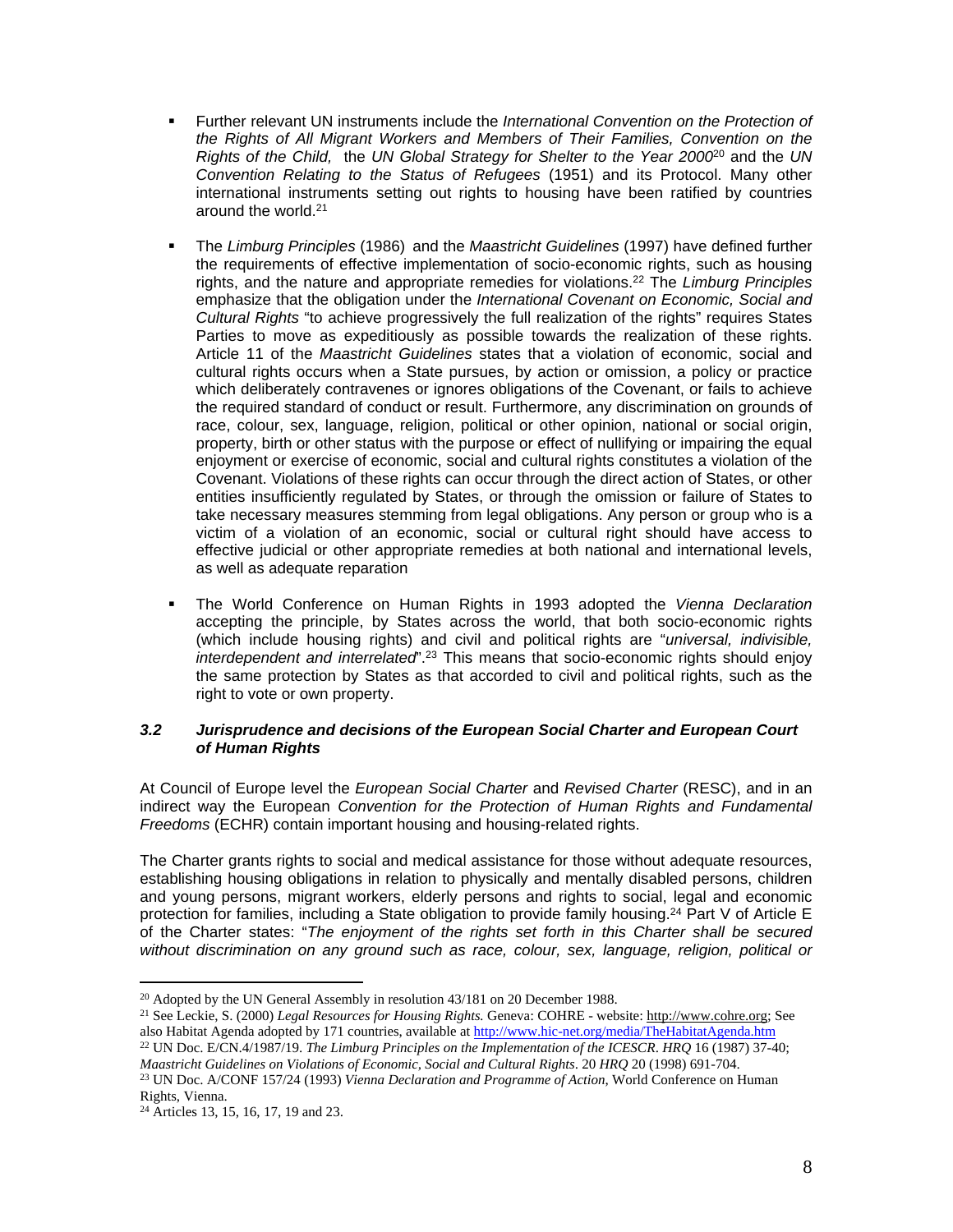*other opinion, national extraction or social origin, health, association with a national minority, birth or other status*."

Article 30 (RESC) on the right to protection against poverty and social exclusion includes an obligation to promote effective access to a range of services, including housing. Article 31 establishes a right to housing, with Contracting States undertaking to take measures designed to promote access to housing of an adequate standard, to prevent and reduce homelessness with a view to its gradual elimination, and to make the price of housing accessible to those without adequate resources.<sup>25</sup> The specific right to housing was examined for Italy, France, Slovenia and Sweden in *Conclusions 2003.* The European Committee on Social Rights (CSR) interpreted Article 31, defining fundamental notions, such as adequate housing, homeless persons, forced eviction and housing affordability. It also established what action States are required to carry out to ensure the effectiveness of the right to housing: These include, among others, the control of adequacy, construction policy, social housing, housing benefits, judicial remedies, and emergency housing for homeless people. These Conclusions of the CSR in monitoring States obligations under Article 31 have demonstrated the application of a new set of benchmarks to national housing law and policy.<sup>26</sup>

The jurisprudence of the Charter is also being developed through the Collective Complaints Protocol.<sup>27</sup> This allows approved NGOs to lodge a complaint to the CSR where there appears to be a violation of any provision of the Social Charter by any State which has accepted it.<sup>28</sup> In *European Roma Rights Centre v. Bulgaria* (Complaint No. 31/2005) the CSR held that the situation concerning the inadequate housing of Roma families, lack of legal security of tenure, non-respect of the conditions accompanying eviction of Roma families from dwellings unlawfully occupied by them, and the lack of proper amenities, constituted a violation of Article 16 of the Revised European Social Charter taken together with Article E.

The ECHR contains many civil and political rights provisions which are being indirectly interpreted in the development of housing rights across Europe, especially within Articles 3, 6, 8, 13 and 14. These can also be applied in national courts where the Convention has been incorporated into national law.<sup>29</sup> Positive obligations on States are being established in the European Court of Human Rights (ECtHR) especially in relation to vulnerable persons who cannot assert rights themselves, although many cases fail to reach the court, $30$  or are limited by the inadequacy of State resources.<sup>31</sup>

In *Moldovan and Others v. Romania<sup>32</sup>* (2005), the ECtHR concluded that the applicants living conditions, and the racially discriminatory manner in which their grievances were handled by the public authorities, constituted an interference with their human dignity, amounting to 'degrading

http://www.coe.int/t/e/human\_rights/esc/1\_general\_presentation/Provisions\_en.pdf <sup>26</sup> See Conclusions of the Committee on Social Rights available at:

[www.coe.int/t/e/human\\_rights/esc/3\\_Reporting\\_procedure/2\\_Recent\\_Conclusions/default](http://www.coe.int/t/e/human_rights/esc/3_Reporting_procedure/2_Recent_Conclusions/default).

 $27$  See also the Collective Complaints in relation to housing rights, at

http://www.coe.int/t/e/human\_rights/esc/4\_collective\_complaints/List\_of\_collective\_complaints/default.

<sup>28</sup> See website: [http://conventions.coe.int/treaty/en/Treaties/Html/158.htm.](http://conventions.coe.int/treaty/en/Treaties/Html/158.htm) There were 44 complaints as at November 2007. The States which have ratified the Collective Complaints Protocol of 1995 (at 26 October 2007) were Belgium, Croatia, Cyprus, Finland, France, Greece, Ireland, Italy, the Netherlands, Norway, Portugal and Sweden. Bulgaria and

Slovenia have made a declaration to be bound by the Protocol under Article D of the RESC. <sup>29</sup> See *Regina v. Secretary of State for the Home Department (Appellant) ex parte Adam (FC) (Respondent) and others. (Conjoined Appeals)* [2005] UKHL 66.

<sup>&</sup>lt;sup>25</sup> States which had accepted Article 31 in full or in part at October 2007 were Andorra, Finland, France, Ireland, Italy, Lithuania, Netherlands, Norway, Portugal, Slovenia, Sweden and Ukraine See website:

<sup>30</sup> See Mowbray, A. (2004) *Human Rights Law in Perspective: The Development of Positive Obligations under the European Convention on Human Rights*. London: Sweet & Maxwell.

<sup>31</sup> See *Codona v. UK* (Application No. 484/05) Decision February 7 2006.

<sup>32</sup> Judgement 12 July 2005 (Applications 41138/98 and 64320/01).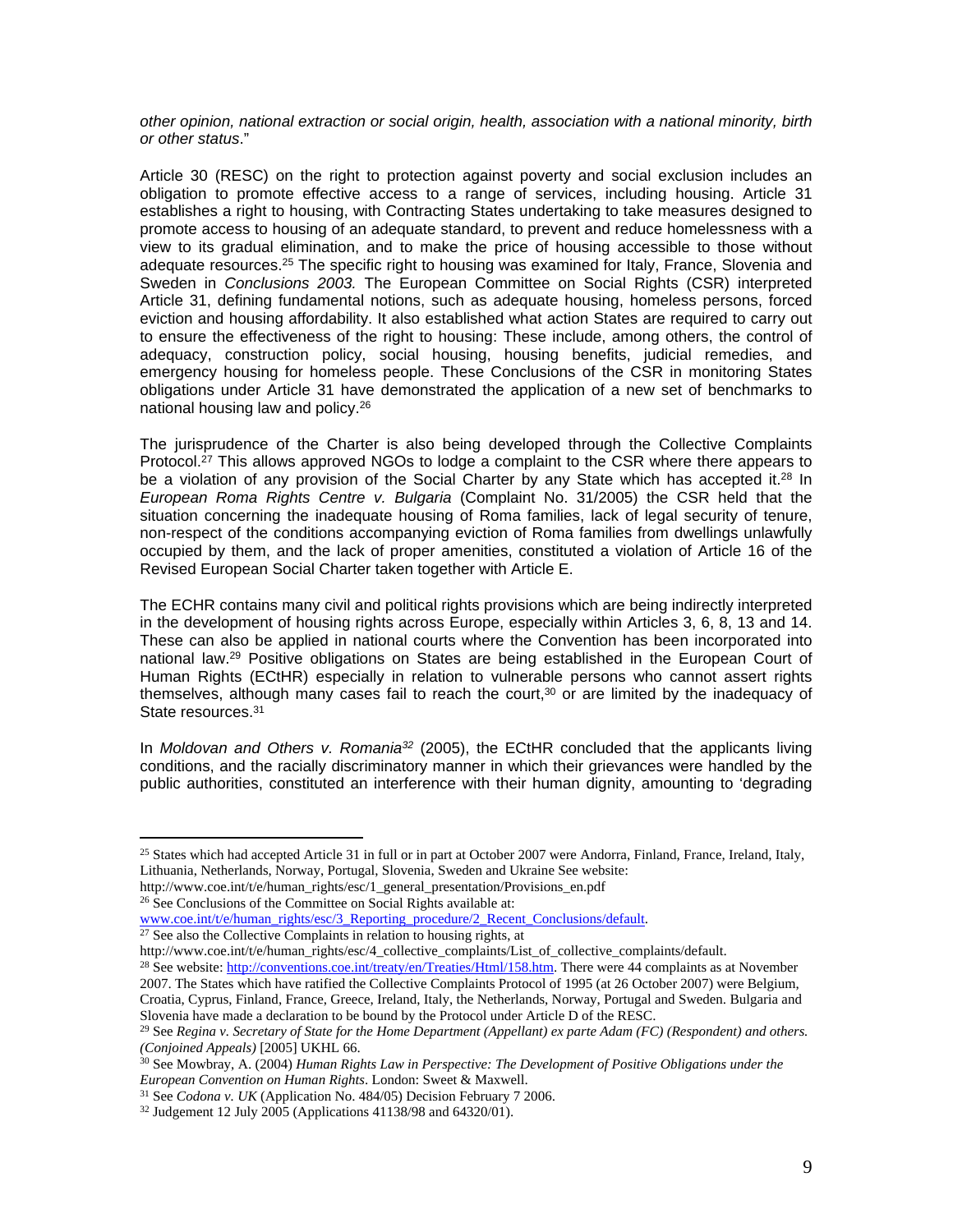treatment' within the meaning of Article 3. Article 8(1) protects the right of individuals to "respect" for their private life, family life and "home," although this does not amount to a right to housing.

However, the combination of obligations under Articles 3 and 8 can lead to positive obligations in this area. The ECtHR considered in *Marzari v. Italy* that*, "although Article 8 does not guarantee the right to have one's housing problem solved by the authorities, a refusal of the authorities to provide assistance in this respect to an individual suffering from a severe disease might in certain circumstances raise an issue under Article 8 of the Convention because of the impact of such refusal on the private life of the individual…, this provision does not merely compel the state to abstain from such interference: in addition, to this negative undertaking, there may be positive obligations inherent in effective respect for private life. A State has obligations of this type where there is a direct and immediate link between the measures sought by the applicant and the latter's private life."<sup>33</sup>* Positive obligations on States to protect people's homes have been found under Article 8 in relation to protection from smells and nuisance from a waste treatment plant, toxic emissions emanating from a chemical factory**,** environmental pollution from a steel plant, and noise from bars and nightclubs which made it impossible for local residents to sleep in their homes.<sup>34</sup>

All proceedings for possession of a home engage Article 8, but the justification for such lawful interference can be made on the grounds that it is 'in accordance with the law,' necessary in a democratic society and proportionate to the aim sought to be achieved.<sup>35</sup> In *Stanková v. Slovakia* (Application no. 7205/02, Judgment 9 October 2007) the ECtHR found that an eviction by a public authority, which met the above requirements, but without providing any alternative accommodation, produced effects which were incompatible with the right to respect for private and family life and home.

# <span id="page-9-0"></span>*3.3 European Union (EU) Law*

European Union Regulations in the 1960s and 1970s ensured that migrating non-national workers and their dependents were entitled to the same social benefits, including access to housing, as nationals of Member States, on the principle of non-discrimination in freedom of movement.<sup>36</sup> However, the accession of new States has led to revised conditions for housing rights for citizens of these EU States. At another level, there are legally defined EU steps to harmonise the conditions of asylum-seekers across Europe, including housing conditions,<sup>37</sup> to recognise the rights and status of third-country nationals,<sup>38</sup> and to develop a common policy on illegal immigrants.<sup>39</sup> Yet, there are wide variations in the treatment of asylum-seekers and refugees.

A major development has been the 'Race Directive' (2000) promoting the implementation of the principle of equal treatment between persons irrespective of racial or ethnic origin (but excluding non-citizens of EU States). This applies in "*relation to:…(h) access to and supply of goods and* 

<sup>38</sup> See Directive 2003/109/EC. OJ L16/44, 23.1.2004.

<sup>33</sup> *Marzari v. Italy* (1999) 28 EHRR CD 175. at 179. See also *Botta v. Italy* (1998) 26 EHRR 241.

<sup>34</sup> *Geurra v Italy* (1998) EHRR 357 *Lopez-Ostra v Spain* (1991) 14 EHRR 319; *Moreno-Gomez v Spain* (Application No 4143/02) judgment 16 November 2004; *Fadeyeva v Russia* (Application No. 55723/00) judgment of 9 June 2005; <sup>35</sup> See *Case of Connors v. UK*. ECtHR Judgement 27 May 2004. (Application no. 66746/01); *Chapman v. UK (2001)*  33 EHRR 413*; Beard v. UK (*2001) 33 EHRR 442.

<sup>&</sup>lt;sup>36</sup> Regulation 1612/68. OJ L 257, 19.10.1968. Regulation (EEC) No. 1612/68 of the Council of 15<sup>th</sup> October 1968 on freedom of movement for workers within the Community (as amended).

<sup>37</sup> *Council Directive 2003/9/EC of 27 January 2003 laying down minimum standards for the reception of asylum seekers.* OJ L031, 06.2.2003. See also *Communication from the Commission of 3 June 2003 Towards more accessible, equitable and managed asylum systems*. COM(2003) 315 final OJ C76/21, 25.03.2004; *Communication from the Commission of 26 March 2003 on the common asylum policy and the Agenda for protection* COM(2003) 152 final OJ C76/2, 25.03.2004; See also website:<http://www.statewatch.org/news/NEWSINBR/05migration.htm>

<sup>39</sup> See *Communication from the Commission to the Council and the European Parliament on a common policy on illegal immigration*. COM (2001) 672 final Brussels, 15.11.2001.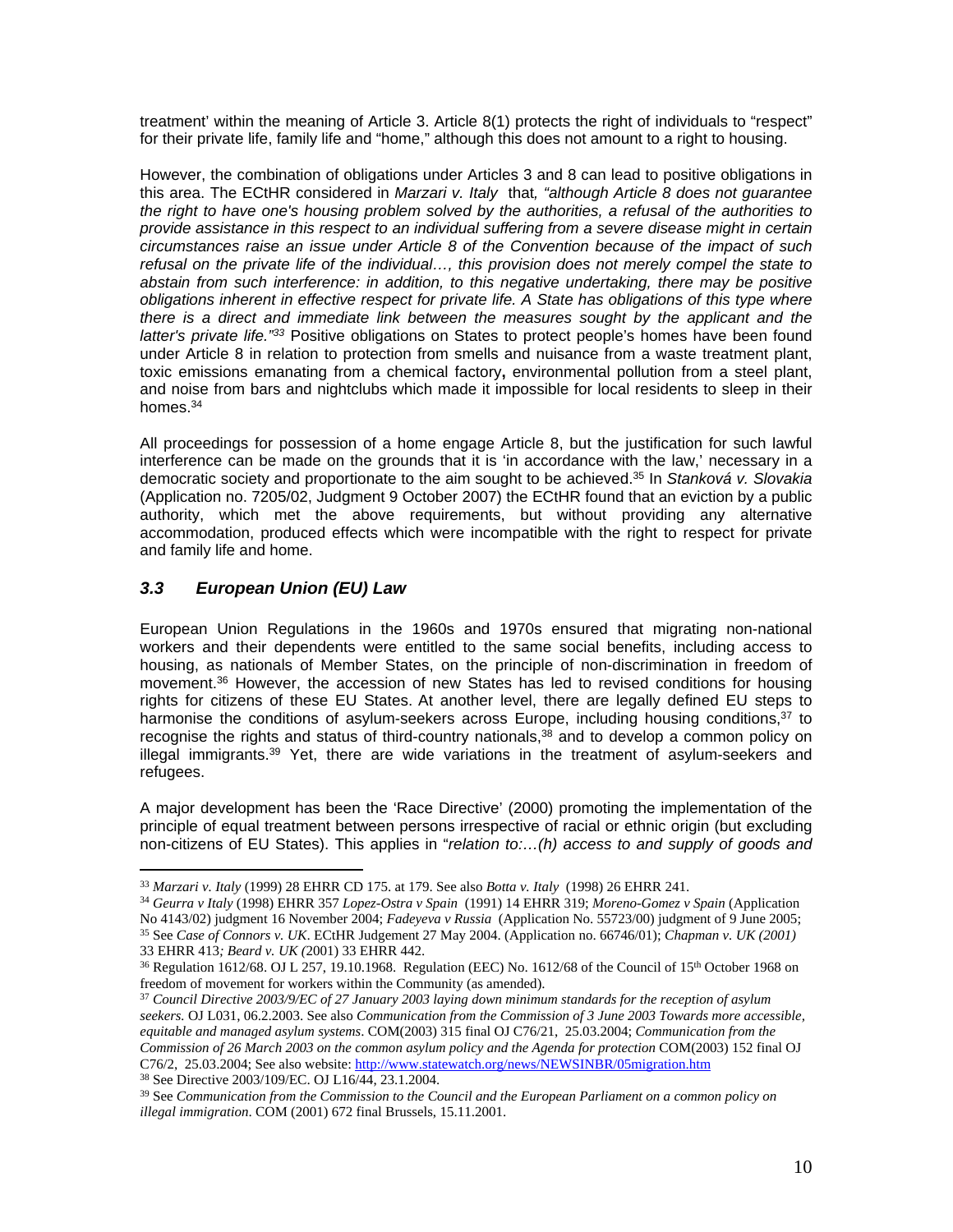*services which are available to the public, including housing.<sup>40</sup>* In 2004, the 'Gender Directive' was adopted, implementing the principle of equal treatment between women and men in the access to and supply of goods and services, including housing.<sup>41</sup> The *Unfair Contract Terms Directive* (1993) is leading to a classification of unfair contract terms in housing rental and purchase contracts.<sup>42</sup>

European Parliament resolutions such as *The Resolution on the Social Aspects of Housing*  (1997) expressed the desire for the development of a housing policy at European level, based on efforts to provide adequate housing for all.<sup>43</sup> The Opinion of the Committee of the Regions on "*Housing and the homeless*" (1999), called upon the European institutions to give further consideration to the principle of the right to adequate housing.<sup>44</sup> In 2006, an all-party group of members of the European Parliament, '*Urban Logement'* published proposals for a European Charter for housing that would make 'healthy, decent and affordable accommodation' a fundamental right of all European Union citizens'.<sup>45</sup>

The EU *Charter of Fundamental Rights* was "*jointly and solemnly proclaimed*" at Nice by the Presidents of the European Parliament, the Council and the Commission in December 2000. While the Charter does not include a specific right to housing, Article 34 states that *"[I]n order to combat social exclusion and poverty, the Union recognises and respects the right to social and housing assistance so as to ensure a decent existence for all those who lack sufficient resources, in accordance with the procedures laid down by Community law and national laws and practices*." In 2005, the Commission issued a proposal on *Compliance with the Charter of Fundamental Rights in Commission legislative proposals,* to allow Commission departments to check systematically and thoroughly that all the fundamental rights concerned have been respected in all draft EU proposals.<sup>46</sup> The European Parliament approved the Charter of Fundamental Rights of the European Union in November 2007, and it is now an integral part of the Lisbon/Reform Treaty which is in the process of being ratified by EU Member States.<sup>47</sup> Measures at EU level should ensure that international housing rights obligations and Article 34(3) of the Charter of Fundamental Rights are observed in the implementation of EU law at European and national level.

There are many EU approaches to social inclusion which refer to housing and homelessness, although these have no legally binding effect in EU or national law.<sup>48</sup> The EU is addressing the issue through its Social Protection Social Inclusion Strategy and with a special emphasis on the elaboration of common definitions and indicators. However, at EU level consumer rights for people buying or renting housing, or borrowing finance, are poorly developed, in contrast to the efforts expended in the harmonization of finance and other markets. There is now a need to create a legally backed European-wide harmonized consumer protection system for people who are renting or purchasing homes and who are borrowing loans in the housing market system, to mirror the increasing harmonization of mortgage markets. This would entail binding regulations on mortgage lenders protecting housing rights, consumer rights and responsible lending.

<sup>40</sup> *Council Directive 2000/43/EC of June 2000 on the implementation of the principle of equal treatment between persons irrespective of racial or ethnic origin*. Article 3 (1).

<sup>41</sup> *Council Directive 2004/113/EC of 13 December 2004 implementing the principle of equal treatment between men and women in the access to and supply of services and goods.*

<sup>42</sup> *Unfair Contract Terms Directive 1993/93/13/EEC.* 

<sup>43</sup> A4-0088/97, [1997] OJ C182/70, 16 June 1997.

<sup>44</sup> [1999] OJ C293/07, 13 October 1999. See also *Report on housing and regional policy*. FINAL A6-0090/2007. 28.3.2007. Rapporteur: Alfonso Andria.

<sup>45</sup> See website: http://www.iut.nu/EU/Housing%20Charter/Charter\_ENG\_060406.doc

<sup>46</sup> See Communication from the Commission, *Compliance with the Charter of Fundamental rights in Commission legislative proposals – Methodology for systematic and rigorous monitoring,* COM(2005) 172 final, 27.5.2005.

<sup>47</sup> See http://www.europarl.europa.eu/oeil/FindByProcnum.do?lang=2&procnum=ACI/2007/2218

<sup>48</sup> See [http://ec.europa.eu/employment\\_social/spsi/homelessness\\_en.htm;](http://ec.europa.eu/employment_social/spsi/homelessness_en.htm) Kenna, P. (2005) *Housing Rights and Human Rights*. Brussels: FEANTSA.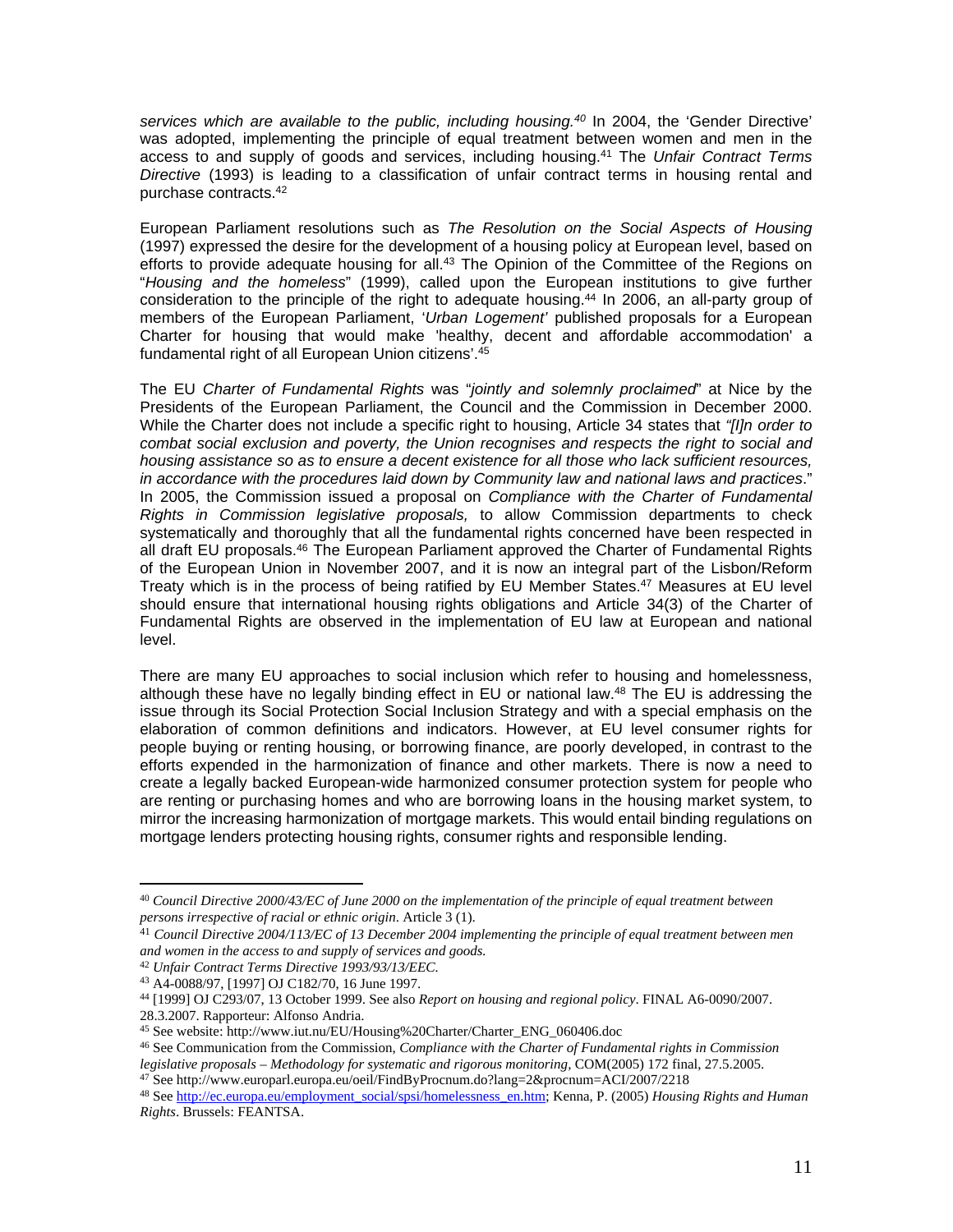### <span id="page-11-0"></span>*3.4 On-going international and national initiatives*

- The Homelessness (Scotland) Act 2003 obliges local authorities, by 2012, to secure adequate accommodation for all persons who become homeless, as part of a legally binding obligation to provide housing for all. The questions of intentional homelessness and local connection which limited eligibility in the past will be removed. This represents a major development in universal and enforceable housing rights for a European country.
- The recently adopted law on the justiciable right to housing in France aims to give people the right to seek legal redress before an administrative tribunal, where their right to housing has been avoided by public authorities. It can require the State to offer the claimant adequate housing, within certain categories of need.
- Several Autonomous Regions in Spain are currently discussing ways to enforce housing rights for vulnerable groups. In Andalusia, a new law aims to ensure access to housing for three different priority groups; people with an income that is below the minimum wage, socially disadvantaged people and young people. It will be enshrined in Article 25 of the Regional Constitution of Andalusia (*Estatuto de autonomía*). In Catalonia, the National Pact for Housing aims to ensure that nobody experiences housing exclusion due to economic reasons. The Catalan Government will use elements of the Scottish and the French law in the prevention of homelessness, prevention of eviction and support for tenants.
- In the EU Parliament, a cross-party written declaration on ending street homelessness in the EU by 2015 has been registered in December 2007 and is open for MEPs signature until March 2007. It calls on the Commission to develop a European framework definition of homelessness, gather comparable and reliable statistical data, and provide annual updates on action taken and progress made in EU Member States towards ending homelessness. It urges Member States to devise 'winter emergency plans' as part of a wider homelessness strategy, and instructs its President to forward this declaration, together with the names of the signatories, to the Council, Commission and the Member States.<sup>49</sup>
- FEANTSA has proposed the establishment of an independent agency *Housing Rights Watch*, to monitor developments, implementation and violations of housing rights, with correspondents in every country across Europe, and drawing on the Fundamental Rights Agency and Council of Europe institutions, linking with Ombudspersons, Human Rights Institutions, NGOs and Advocacy Networks, and producing an annual report on the situation on housing rights across Europe. This would seek to develop Europe-wide measures, ensuring that States and non-State actors, such as international institutions, comply with international housing rights obligations in the facilitation and regulation of their housing systems, both market and non-market, including planning and land use, competition policy, licensing of lenders, standards, taxation and policy measures.

<sup>49</sup> See <http://www.europarl.europa.eu/sidesSearch/search.do?type=WDECL&term=6&author=28111>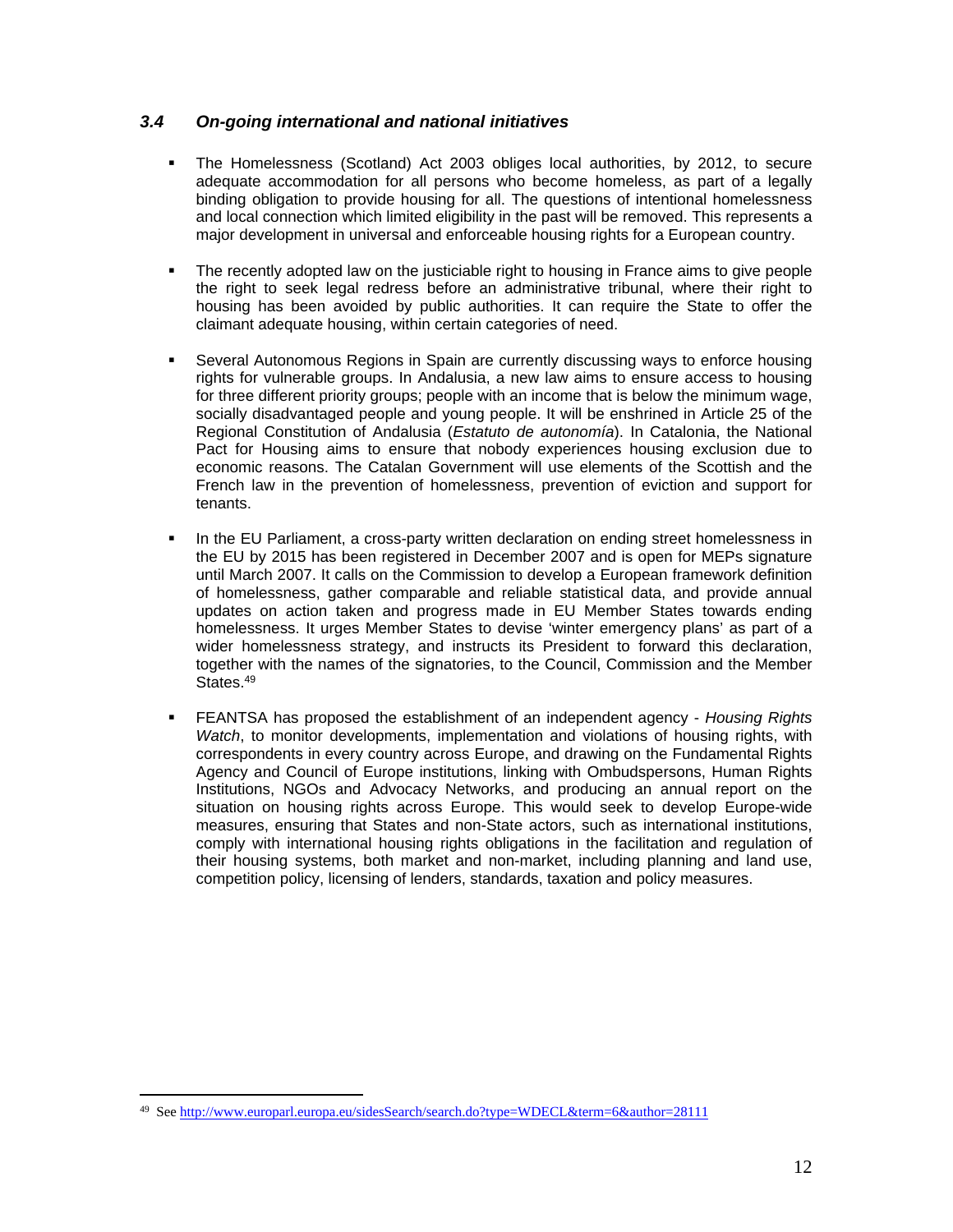One very valuable NGO initiative, the Participation and Practice of Rights Project, involved an "*Evidence Hearing on the Right to Housing*" before a panel of international housing rights advocates. Residents of a housing estate in Northern Ireland translated international housing rights norms to their living conditions. Through a process of action research involving surveys, the residents established a quantifiable human rights 'baseline' of outstanding housing rights issues. Uniquely, the residents had developed organic human rights indicators and benchmarks which would enable the measurement of the duty bearers' (State) progressive realization of housing rights over a twelve month period. These showed that there were, in fact, violations of their right to housing, as outlined in the International Covenant for Economic, Social and Cultural Rights (ICESCR) and clarified in subsequent UN General Comments. In addition to verbal testimonies, the panel of housing rights advocates was provided with documents of supplementary evidence on the day of the hearing, which were taken into account in their recommendations and subsequent report.<sup>50</sup>

# <span id="page-12-0"></span>**4. Conclusions – implementing housing rights at national level**

#### <span id="page-12-1"></span>*4.1 Recommendations by the Council of Europe*

- In 2000, the Committee of Ministers adopted a Recommendation to Member States on the *Right to the Satisfaction of Basic Material Needs of Persons in Situations of Extreme Hardship.* This acknowledged that *"the satisfaction of basic human material needs (as a minimum: food, clothing, shelter and basic medical care) is a requirement intrinsic to the dignity of every human being and constitutes the condition for the existence of all human beings and their well-being."*<sup>51</sup>
- The Committee of Ministers adopted a Recommendation in 2005 to member states on improving the housing conditions of Roma and Travellers in Europe, making 52 recommendations relating to general principles, legal frameworks, preventing and combating discrimination, protection and improvement of existing housing, frameworks for housing policies, financing of housing and housing standards.<sup>52</sup>
- The Parliamentary Assembly adopted "*A dynamic housing policy as an element of European social cohesion,"* in May 2006. This recommended that the Committee of Ministers pursue the ratification of the Revised Social Charter so as to extend recognition of the right to housing as a fundamental social right to all member countries. It should strengthen the supervisory machinery relating to the right to housing by treating its genuine enforcement as a priority, particularly in cases of discrimination, eviction and continuing existence of substandard housing. It should also develop knowledge of housing situations as reflected by statistical indicators in the member countries. The Committee of Ministers should promote exchange of best practice and conduct of integrated projects on the effective realisation of the right to housing and its enforceability and, among other things, arrange for intensified co-operation with the European Union on the effective exercise of everyone's right to be housed and have access a decent

<sup>50</sup> PPPR, *Evidence Hearing on the Right to Housing*, (2007) available at:

http://www.pprproject.org/documents/evidencehearing.pdf

<sup>51</sup> Council of Europe, Recommendation No. R (2000) 3 of the Committee of Ministers to the member states on the *Right to the Satisfaction of Basic Material Needs of Persons in Situations of Extreme Hardship.* Adopted 19 January 2000.

<sup>52</sup> Recommendation Rec(2005)4. See also *Recommendation Rec(2004)14 on the movement and encampment of Travellers in Europe.*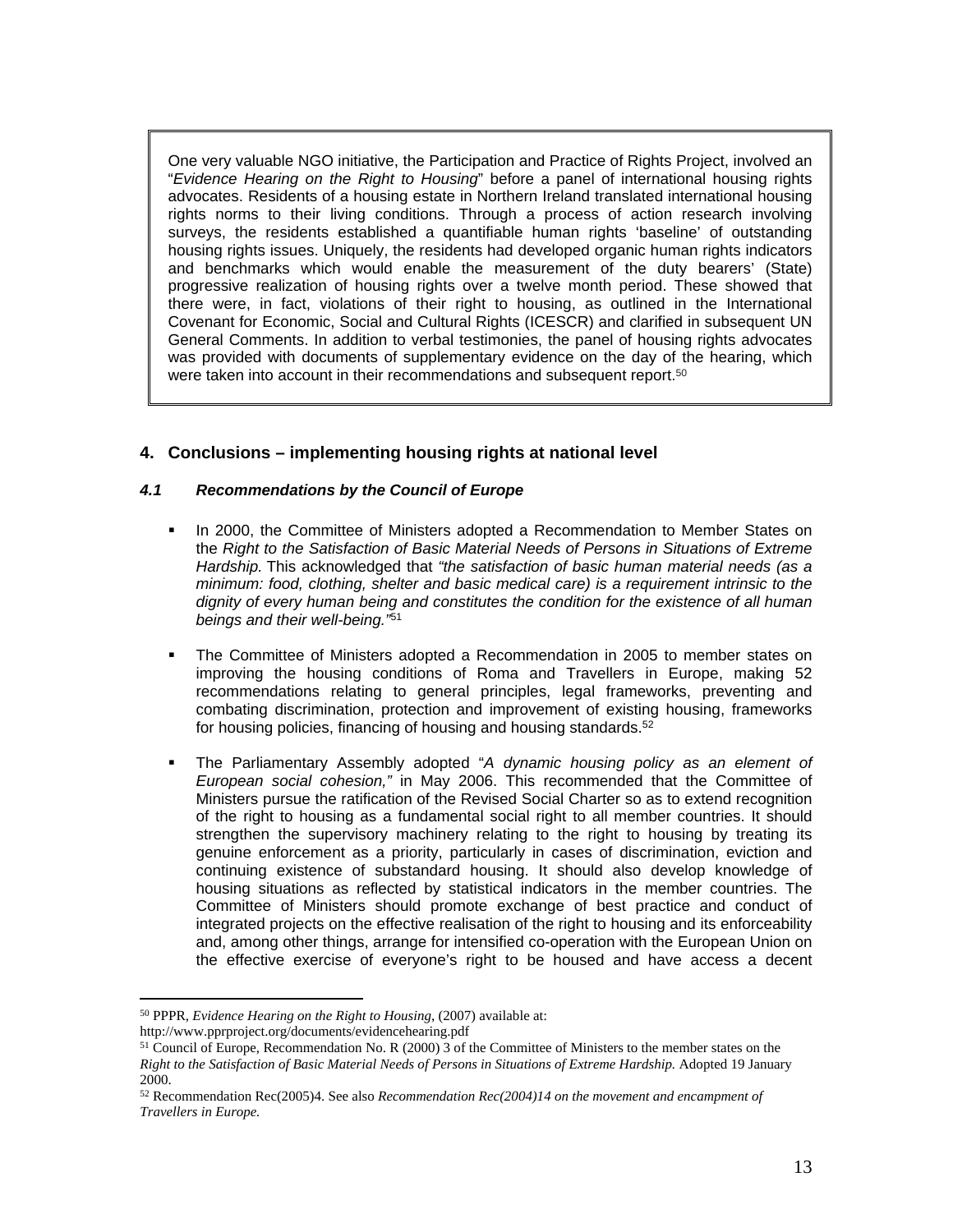dwelling, bearing in mind the shared goals of the Council of Europe and the European Union concerning the preservation of European social cohesion, and the specific role of housing which has been unanimously acknowledged by the Lisbon Council and the European Parliament.<sup>53</sup>

- The Parliamentary Assembly in 2006 proposed that adequate housing and shelter guaranteeing human dignity should be afforded to irregular migrants and women victims of domestic violence.<sup>54</sup>
- The Group of Specialists on Access to Housing (CS-LO) of the Council of Europe adopted in 2001 *Policy Guidelines on Access to Housing for Vulnerable Categories of People* (CS-LO (2001) 25). These recommendations include advice on how to develop a comprehensive legal framework on access to housing for vulnerable categories of persons, taking account of market constraints and opportunities, and respecting international standards, to support national housing policies. The Group have recommended that all Council of Europe Member States should sign, ratify and implement the European Social Charter and Revised Charter, including in particular Article 31, as well as the Collective Complaints Protocol, and consider the possibility of an additional protocol providing for a system of individual complaints*.* 55

#### <span id="page-13-0"></span>*4.2 National strategy for implementing housing rights*

A national strategy for implementing housing rights in accordance with international human rights instruments and recommendations should include the following elements.

- States at national level should adopt and effectively implement the range of housing rights instruments without discrimination, and the right to adequate, affordable and accessible housing should be made justiciable before the courts. Minimum standards in all areas of private and public sector provision should be established. The CSR has established that adequate housing within the meaning of Article 31(1) of the RESC means a dwelling which is safe from a sanitary and health point of view, that is, possesses all basic amenities, such as water, heating, waste disposal, sanitation facilities and electricity; is structurally secure; not overcrowded; and with secure tenure supported by law.<sup>56</sup>
- Adequate and full provision should be made for effective remedies for violations of housing rights at national and local level in line with the *Limburg Principles* and *Maastricht Guidelines*. States should establish institutional support and assistance for victims of violations to assert these rights and secure remedies at personal and group levels, as well as enabling them to participate in defining the content and scope of their housing rights. This should be allied with more involvement of NGOs at all levels in the monitoring and supervisory systems.
- **I** Irregular migrants should also have access to housing provision, particularly given the importance of the right to adequate housing for the enjoyment of other rights.

<sup>54</sup> See Council of Europe Parliamentary Assembly. Resolution 1509 (2006**)** Human rights of irregular migrants; Resolution 1512 (2006) Parliaments united in combating domestic violence against women. See *Protecting Women against Violence. Analytical study on the effective implementation of Recommendation Rec(2002)5 on the protection of women against violence in Council of Europe member states.* Available at:

<sup>53</sup> Council of Europe Parliamentary Assembly, Doc. 10833.

[http://www.coe.int/t/e/human\\_rights/equality/PDF\\_CDEG\(2007\)3rev\\_E.pdf;](http://www.coe.int/t/e/human_rights/equality/PDF_CDEG(2007)3rev_E.pdf) Recommendation 1755 (2006) Human rights of irregular migrants.

<sup>55</sup> Available at: [http://www.coe.int/t/dg3/socialpolicies/socialrights/](http://www.coe.int/t/dg3/socialpolicies/socialrights/2001CSLOfinal_en.asp#terms_reference). See also *Report on Access to Housing for Disadvantaged Categories of Persons* and *Guidelines on supply of housing, financing and housing allowance* (2006)*.* 56 See Conclusions 2003, Article 31(1), France.